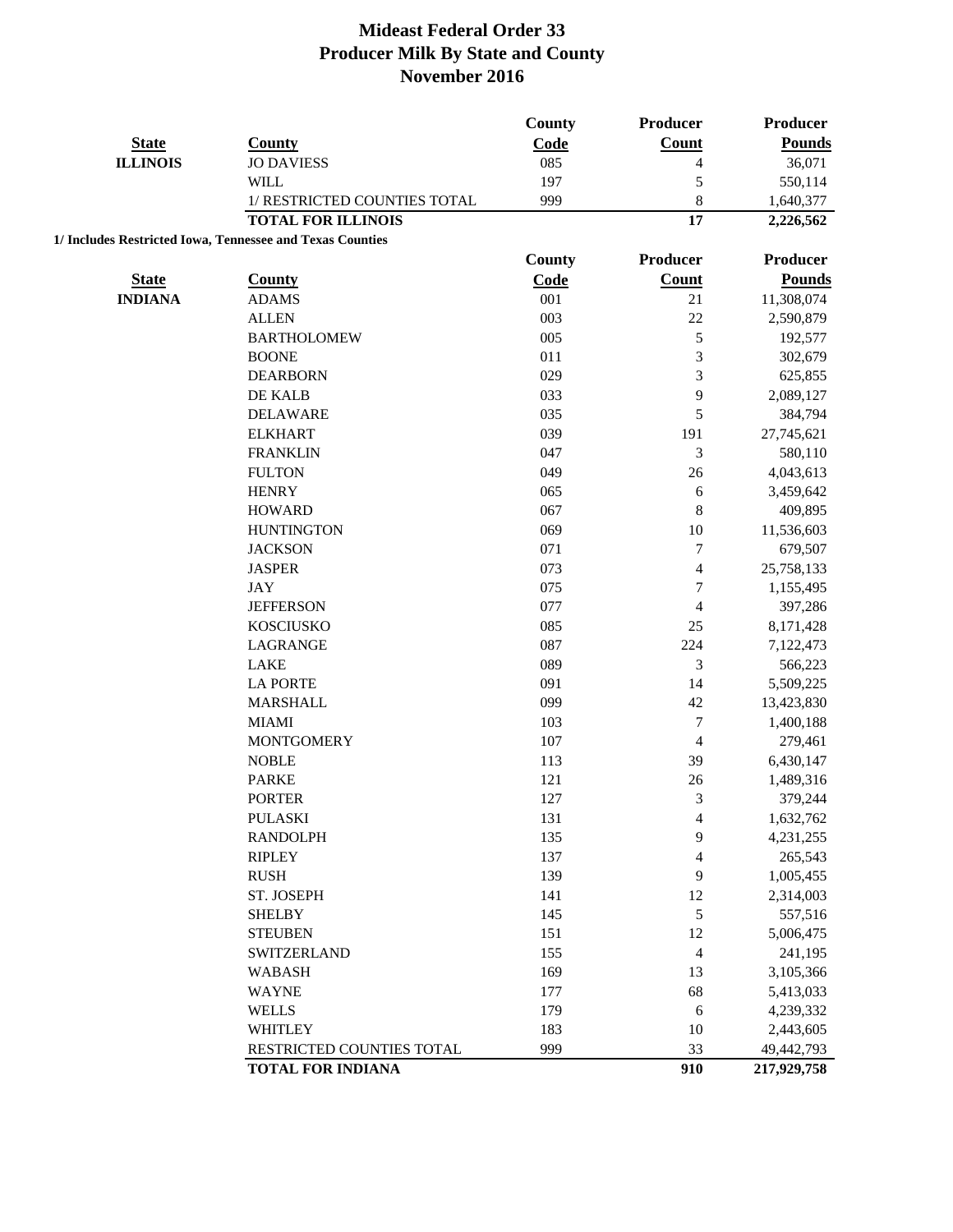|                 |                                                    | <b>County</b> | <b>Producer</b>          | Producer        |
|-----------------|----------------------------------------------------|---------------|--------------------------|-----------------|
| <b>State</b>    | <b>County</b>                                      | Code          | Count                    | <b>Pounds</b>   |
| <b>KENTUCKY</b> | <b>CHRISTIAN</b>                                   | 047           | 7                        | 65,152          |
|                 | <b>FLEMING</b>                                     | 069           | 3                        | 88,786          |
|                 | <b>TODD</b>                                        | 219           | $\overline{7}$           | 58,148          |
|                 | RESTRICTED COUNTIES TOTAL                          | 999           | 12                       | 320,711         |
|                 | <b>TOTAL FOR KENTUCKY</b>                          |               | 29                       | 532,797         |
|                 |                                                    | <b>County</b> | Producer                 | <b>Producer</b> |
| <b>State</b>    | <b>County</b>                                      | Code          | Count                    | <b>Pounds</b>   |
| <b>MARYLAND</b> | 2/ GARRETT                                         | 023           | 43                       | 2,658,711       |
|                 | 2/ Includes Restricted Counties TOTAL FOR MARYLAND |               | 43                       | 2,658,711       |
| <b>State</b>    | <b>County</b>                                      | Code          | <b>Count</b>             | <b>Pounds</b>   |
| <b>MICHIGAN</b> | <b>ALCONA</b>                                      | 001           | 4                        | 801,962         |
|                 | <b>ALGER</b>                                       | 003           | 4                        | 169,955         |
|                 | <b>ALLEGAN</b>                                     | 005           | 65                       | 27,214,852      |
|                 | <b>ALPENA</b>                                      | 007           | 30                       | 2,415,020       |
|                 | <b>ARENAC</b>                                      | 011           | 21                       | 4,709,640       |
|                 | <b>BARRY</b>                                       | 015           | $28\,$                   | 26,080,957      |
|                 | <b>BAY</b>                                         | 017           | 5                        | 1,550,830       |
|                 | <b>BERRIEN</b>                                     | 021           | 8                        | 4,068,693       |
|                 | <b>BRANCH</b>                                      | 023           | 18                       | 6,286,226       |
|                 | <b>CALHOUN</b>                                     | 025           | 21                       | 6,624,447       |
|                 | CASS                                               | 027           | 3                        | 573,636         |
|                 | <b>CHARLEVOIX</b>                                  | 029           | $\overline{\mathcal{L}}$ | 454,968         |
|                 | <b>CHEBOYGAN</b>                                   | 031           | 3                        | 84,266          |
|                 | <b>CHIPPEWA</b>                                    | 033           | $\boldsymbol{7}$         | 796,372         |
|                 | <b>CLARE</b>                                       | 035           | 26                       | 3,460,978       |
|                 | <b>CLINTON</b>                                     | 037           | 54                       | 70,515,787      |
|                 | <b>DELTA</b>                                       | 041           | 4                        | 633,779         |
|                 | <b>EATON</b>                                       | 045           | 25                       | 2,410,723       |
|                 | <b>GENESEE</b>                                     | 049           | 7                        | 1,721,721       |
|                 | <b>GLADWIN</b>                                     | 051           | 7                        | 631,379         |
|                 | <b>GRATIOT</b>                                     | 057           | 35                       | 69,824,852      |
|                 | <b>HILLSDALE</b>                                   | 059           | 29                       | 9,215,578       |
|                 | <b>HURON</b>                                       | 063           | 64                       | 71,549,170      |
|                 | <b>INGHAM</b>                                      | 065           | 23                       | 8,759,742       |
|                 | <b>IONIA</b>                                       | 067           | 48                       | 29,393,311      |
|                 | <b>IOSCO</b>                                       | 069           | 13                       | 2,734,494       |
|                 | <b>ISABELLA</b>                                    | 073           | 38                       | 15,460,439      |
|                 | <b>JACKSON</b>                                     | 075           | 16                       | 6,872,744       |
|                 | <b>KALAMAZOO</b>                                   | 077           | 7                        | 9,641,754       |
|                 | <b>KENT</b>                                        | 081           | 31                       | 10,790,154      |
|                 | <b>LAPEER</b>                                      | 087           | $28\,$                   | 3,254,094       |
|                 | LEELANAU                                           | 089           | $\overline{4}$           | 12,617          |
|                 | <b>LENAWEE</b>                                     | 091           | 26                       | 35,288,029      |
|                 | <b>LIVINGSTON</b>                                  | 093           | $10\,$                   | 3,544,667       |
|                 | <b>MACOMB</b>                                      | 099           | $\mathfrak s$            | 281,909         |
|                 | <b>MARQUETTE</b>                                   | 103           | $\mathfrak{Z}$           | 234,581         |
|                 | <b>MASON</b>                                       | 105           | 15                       | 380,305         |
|                 | <b>MECOSTA</b>                                     | 107           | 20                       | 3,870,240       |
|                 | <b>MENOMINEE</b>                                   | 109           | 14                       | 651,710         |
|                 | <b>MIDLAND</b>                                     | 111           | 3                        | 191,728         |
|                 | <b>MISSAUKEE</b>                                   | 113           | 43                       | 38,890,391      |
|                 | <b>MONROE</b>                                      | 115           | 3                        | 548,038         |
|                 |                                                    |               |                          |                 |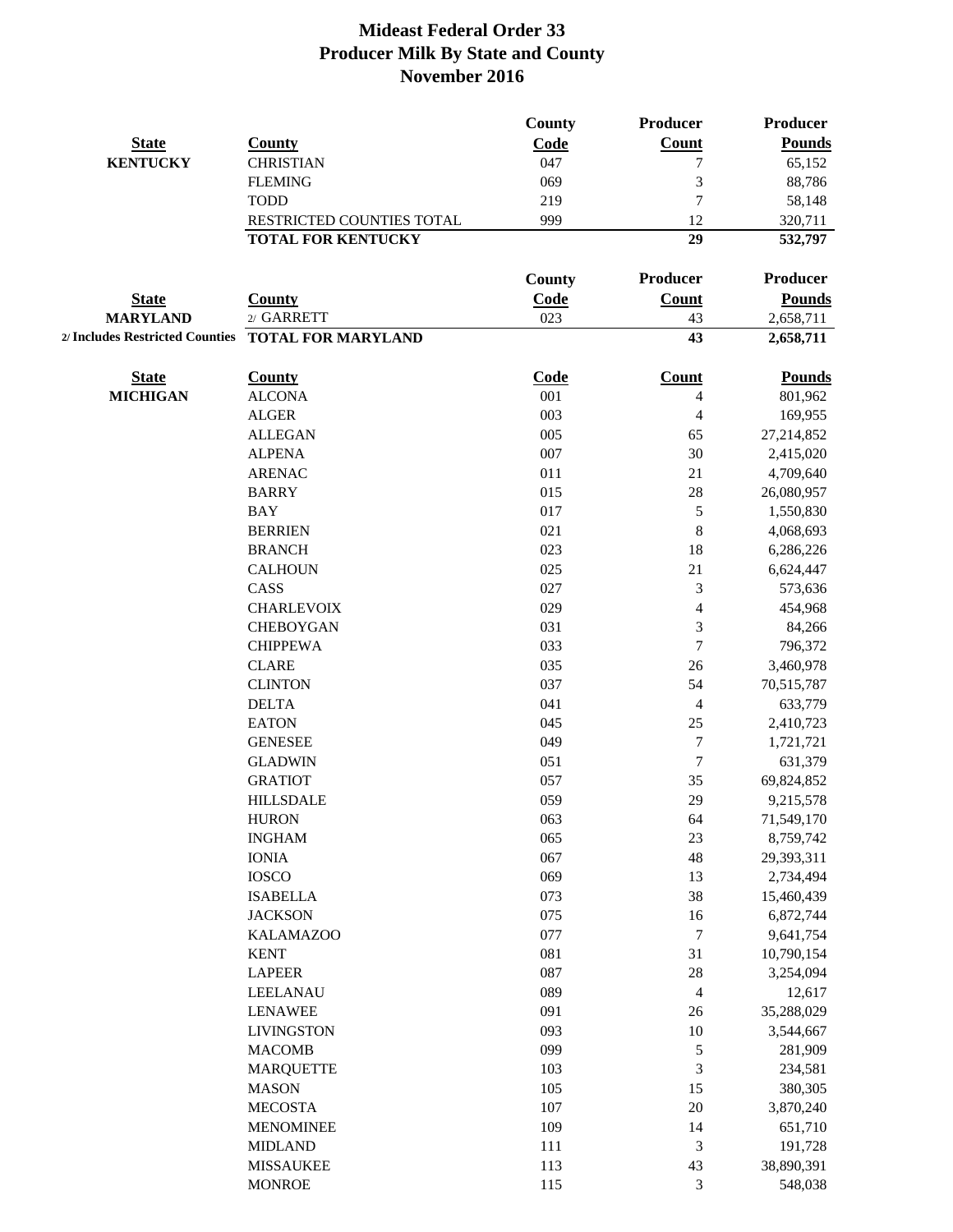|                  |                                                         | County        | <b>Producer</b> | <b>Producer</b>      |
|------------------|---------------------------------------------------------|---------------|-----------------|----------------------|
| <b>State</b>     | <b>County</b>                                           | Code          | <b>Count</b>    | <b>Pounds</b>        |
| <b>MICHIGAN</b>  | <b>MONTCALM</b>                                         | 117           | 51              | 14,022,600           |
|                  | <b>MONTMORENCY</b>                                      | 119           | 6               | 269,288              |
|                  | <b>MUSKEGON</b>                                         | 121           | 14              | 12,862,438           |
|                  | <b>NEWAYGO</b>                                          | 123           | 47              | 5,864,373            |
|                  | <b>OCEANA</b>                                           | 127           | $\,8\,$         | 83,433               |
|                  | <b>OGEMAW</b>                                           | 129           | 39              | 9,349,206            |
|                  | <b>OSCEOLA</b>                                          | 133           | 36              | 12,160,062           |
|                  | <b>OSCODA</b>                                           | 135           | 11              | 211,447              |
|                  | <b>OTTAWA</b>                                           | 139           | 58              | 44,765,025           |
|                  | PRESQUE ISLE                                            | 141           | 9               | 265,499              |
|                  | <b>SAGINAW</b>                                          | 145           | 16              | 4,667,094            |
|                  | <b>ST. CLAIR</b>                                        | 147           | 11              | 1,861,506            |
|                  | ST. JOSEPH                                              | 149           | 26              | 8,155,941            |
|                  | <b>SANILAC</b>                                          | 151           | 91              | 52,689,466           |
|                  | <b>SHIAWASSEE</b>                                       | 155           | 18              | 4,974,909            |
|                  | <b>TUSCOLA</b>                                          | 157           | 40              | 28,093,219           |
|                  | <b>VAN BUREN</b>                                        | 159           | 11              | 5,938,726            |
|                  | WASHTENAW                                               | 161           | 18              | 3,730,441            |
|                  | <b>WEXFORD</b>                                          | 165           | 11              | 869,736              |
|                  | RESTRICTED COUNTIES TOTAL                               | 999           | 18              | 1,912,811            |
|                  | <b>TOTAL FOR MICHIGAN</b>                               |               | 1,361           | 695,343,958          |
|                  |                                                         | <b>County</b> | <b>Producer</b> | <b>Producer</b>      |
| <b>State</b>     | <b>County</b>                                           | Code          | Count           | <b>Pounds</b>        |
|                  | <b>OTTER TAIL</b>                                       |               |                 |                      |
| <b>MINNESOTA</b> |                                                         | 111           | 6               | 363,410              |
|                  | <b>STEARNS</b>                                          | 145           | 6               | 405,845              |
|                  | <b>TODD</b>                                             | 153<br>999    | 12              | 112,435              |
|                  | RESTRICTED COUNTIES TOTAL<br><b>TOTAL FOR MINNESOTA</b> |               | 3<br>27         | 256,093<br>1,137,783 |
|                  |                                                         |               |                 |                      |
|                  |                                                         | <b>County</b> | <b>Producer</b> | <b>Producer</b>      |
| <b>State</b>     | <b>County</b>                                           | <b>Code</b>   | <b>Count</b>    | <b>Pounds</b>        |
| <b>NEW YORK</b>  | <b>CATTARAUGUS</b>                                      | 009           | 54              | 17,238,522           |
|                  | <b>CHAUTAUQUA</b>                                       | 013           | 120             | 26,903,186           |
|                  | <b>ERIE</b>                                             | 029           | 11              | 3,108,028            |
|                  | <b>GENESEE</b>                                          | 037           | $\overline{4}$  | 5,741,131            |
|                  | <b>LIVINGSTON</b>                                       | 051           | 6               | 8,364,181            |
|                  | <b>WYOMING</b>                                          | 121           | 9               | 19,107,644           |
|                  | RESTRICTED COUNTIES TOTAL                               | 999           | 6               | 5,993,416            |
|                  | <b>TOTAL FOR NEW YORK</b>                               |               | 210             | 86,456,108           |
|                  |                                                         |               | <b>Producer</b> | <b>Producer</b>      |
| <b>State</b>     | <b>County</b>                                           | <b>Code</b>   | Count           | <b>Pounds</b>        |
| <b>OHIO</b>      | <b>ADAMS</b>                                            | 001           | 18              | 1,255,211            |
|                  | <b>ALLEN</b>                                            | 003           | 3               | 515,414              |
|                  | <b>ASHLAND</b>                                          | 005           | 50              | 11,745,408           |
|                  | <b>ASHTABULA</b>                                        | 007           | $26\,$          | 5,733,226            |
|                  | <b>ATHENS</b>                                           | 009           | $\tau$          | 415,925              |
|                  | <b>AUGLAIZE</b>                                         | 011           | 40              | 6,353,787            |
|                  | <b>BELMONT</b>                                          | 013           | 11              | 966,086              |
|                  | <b>BROWN</b>                                            | 015           | $\,8\,$         | 566,308              |
|                  | <b>BUTLER</b>                                           | 017           | 3               | 247,638              |
|                  | CARROLL                                                 | 019           | 32              | 1,779,263            |
|                  | <b>CHAMPAIGN</b>                                        | 021           | $10\,$          | 848,742              |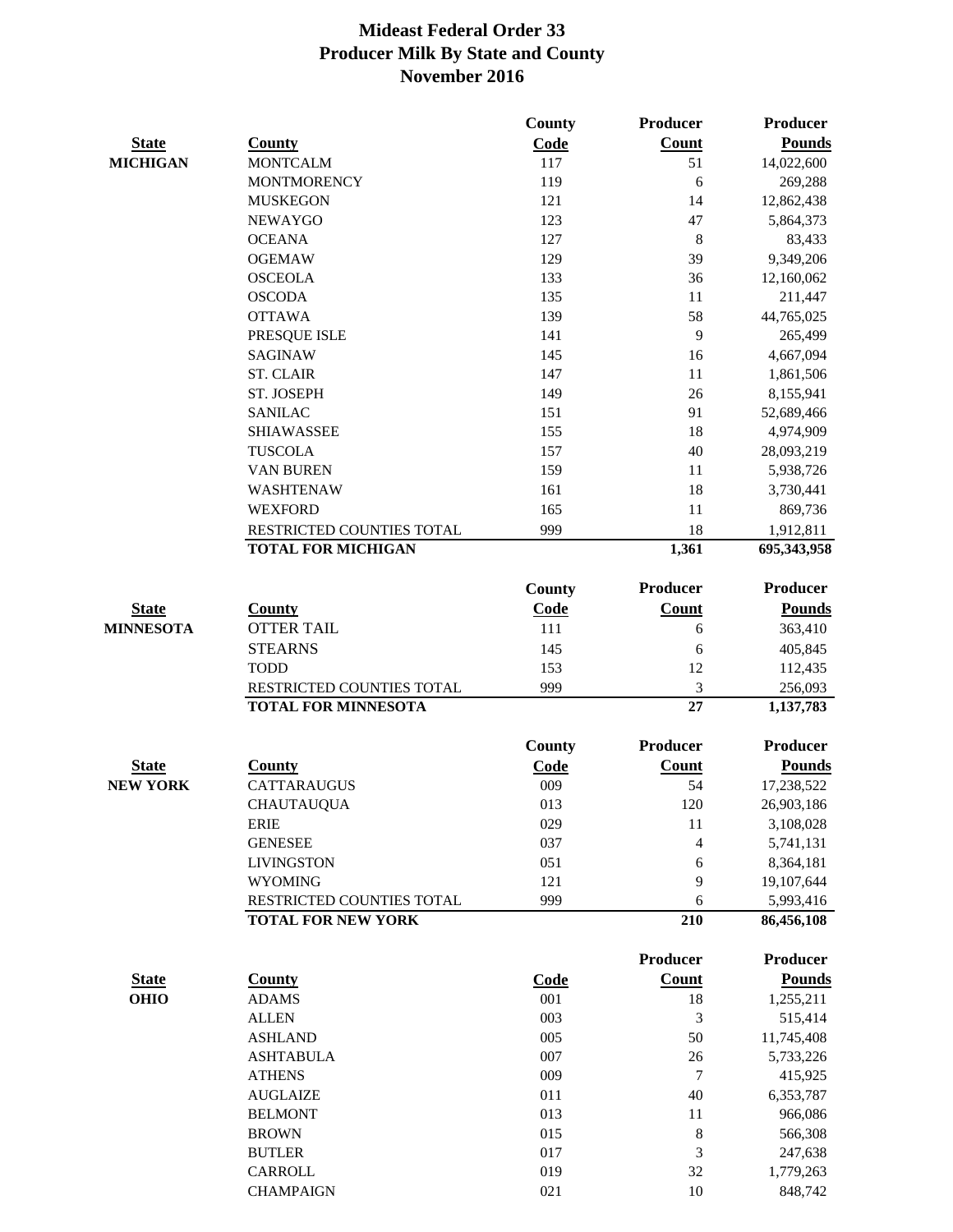|              |                   |      | Producer                | <b>Producer</b> |
|--------------|-------------------|------|-------------------------|-----------------|
| <b>State</b> | <b>County</b>     | Code | Count                   | <b>Pounds</b>   |
| <b>OHIO</b>  | <b>CLARK</b>      | 023  | $\overline{4}$          | 5,005,992       |
|              | <b>CLINTON</b>    | 027  | 6                       | 496,045         |
|              | <b>COLUMBIANA</b> | 029  | 76                      | 8,589,376       |
|              | <b>COSHOCTON</b>  | 031  | 25                      | 2,588,352       |
|              | <b>CRAWFORD</b>   | 033  | $\,$ 8 $\,$             | 2,712,485       |
|              | <b>DARKE</b>      | 037  | 41                      | 9,197,211       |
|              | <b>DEFIANCE</b>   | 039  | 10                      | 7,163,079       |
|              | <b>DELAWARE</b>   | 041  | 4                       | 165,245         |
|              | <b>FAIRFIELD</b>  | 045  |                         | 555,582         |
|              |                   |      | 9                       |                 |
|              | <b>FAYETTE</b>    | 047  | 4                       | 810,403         |
|              | <b>FULTON</b>     | 051  | 11                      | 5,022,506       |
|              | <b>GALLIA</b>     | 053  | 6                       | 287,879         |
|              | <b>GEAUGA</b>     | 055  | 45                      | 4,154,686       |
|              | <b>GREENE</b>     | 057  | $\overline{\mathbf{4}}$ | 986,118         |
|              | <b>GUERNSEY</b>   | 059  | 5                       | 472,507         |
|              | <b>HANCOCK</b>    | 063  | 3                       | 1,182,841       |
|              | <b>HARDIN</b>     | 065  | 9                       | 8,973,511       |
|              | <b>HARRISON</b>   | 067  | 6                       | 207,085         |
|              | <b>HENRY</b>      | 069  | 8                       | 3,793,206       |
|              | <b>HIGHLAND</b>   | 071  | 33                      | 2,581,139       |
|              | <b>HOLMES</b>     | 075  | 171                     | 10,519,265      |
|              | <b>HURON</b>      | 077  | 46                      | 5,227,507       |
|              | <b>JACKSON</b>    | 079  | 5                       | 93,998          |
|              | <b>JEFFERSON</b>  | 081  | 7                       | 709,487         |
|              | <b>KNOX</b>       | 083  | 32                      | 7,562,929       |
|              | <b>LICKING</b>    | 089  | 12                      | 2,725,636       |
|              | <b>LOGAN</b>      | 091  | 30                      | 3,755,300       |
|              | <b>LORAIN</b>     | 093  | 17                      | 1,541,731       |
|              | <b>MADISON</b>    | 097  | 11                      | 14,563,448      |
|              | <b>MAHONING</b>   | 099  | 31                      | 6,641,312       |
|              | <b>MARION</b>     | 101  | 5                       |                 |
|              |                   |      |                         | 6,315,161       |
|              | <b>MEDINA</b>     | 103  | 22                      | 2,913,681       |
|              | <b>MEIGS</b>      | 105  | 7                       | 549,884         |
|              | <b>MERCER</b>     | 107  | 95                      | 28,442,680      |
|              | <b>MIAMI</b>      | 109  | 10                      | 1,052,784       |
|              | <b>MONROE</b>     | 111  | 10                      | 619,757         |
|              | <b>MONTGOMERY</b> | 113  | $\mathfrak{Z}$          | 368,820         |
|              | <b>MORGAN</b>     | 115  | 7                       | 1,706,613       |
|              | <b>MORROW</b>     | 117  | 9                       | 2,271,917       |
|              | <b>MUSKINGUM</b>  | 119  | 13                      | 803,631         |
|              | <b>PAULDING</b>   | 125  | 9                       | 21,703,909      |
|              | <b>PERRY</b>      | 127  | $\mathfrak{Z}$          | 139,313         |
|              | <b>PICKAWAY</b>   | 129  | $\,8\,$                 | 3,389,303       |
|              | <b>PIKE</b>       | 131  | 9                       | 450,102         |
|              | <b>PORTAGE</b>    | 133  | 11                      | 2,511,219       |
|              | <b>PREBLE</b>     | 135  | $\mathbf{9}$            | 1,464,515       |
|              | <b>PUTNAM</b>     | 137  | 13                      | 4,099,126       |
|              | <b>RICHLAND</b>   | 139  | 108                     | 8,567,804       |
|              | <b>ROSS</b>       | 141  | 9                       | 515,462         |
|              | <b>SANDUSKY</b>   | 143  | $\,8\,$                 | 646,726         |
|              | <b>SENECA</b>     | 147  | 3                       | 219,219         |
|              | <b>SCIOTO</b>     | 145  | 3                       | 795,907         |
|              | <b>SHELBY</b>     | 149  | 43                      | 8,737,805       |
|              | <b>STARK</b>      | 151  | $72\,$                  | 9,902,674       |
|              |                   |      |                         |                 |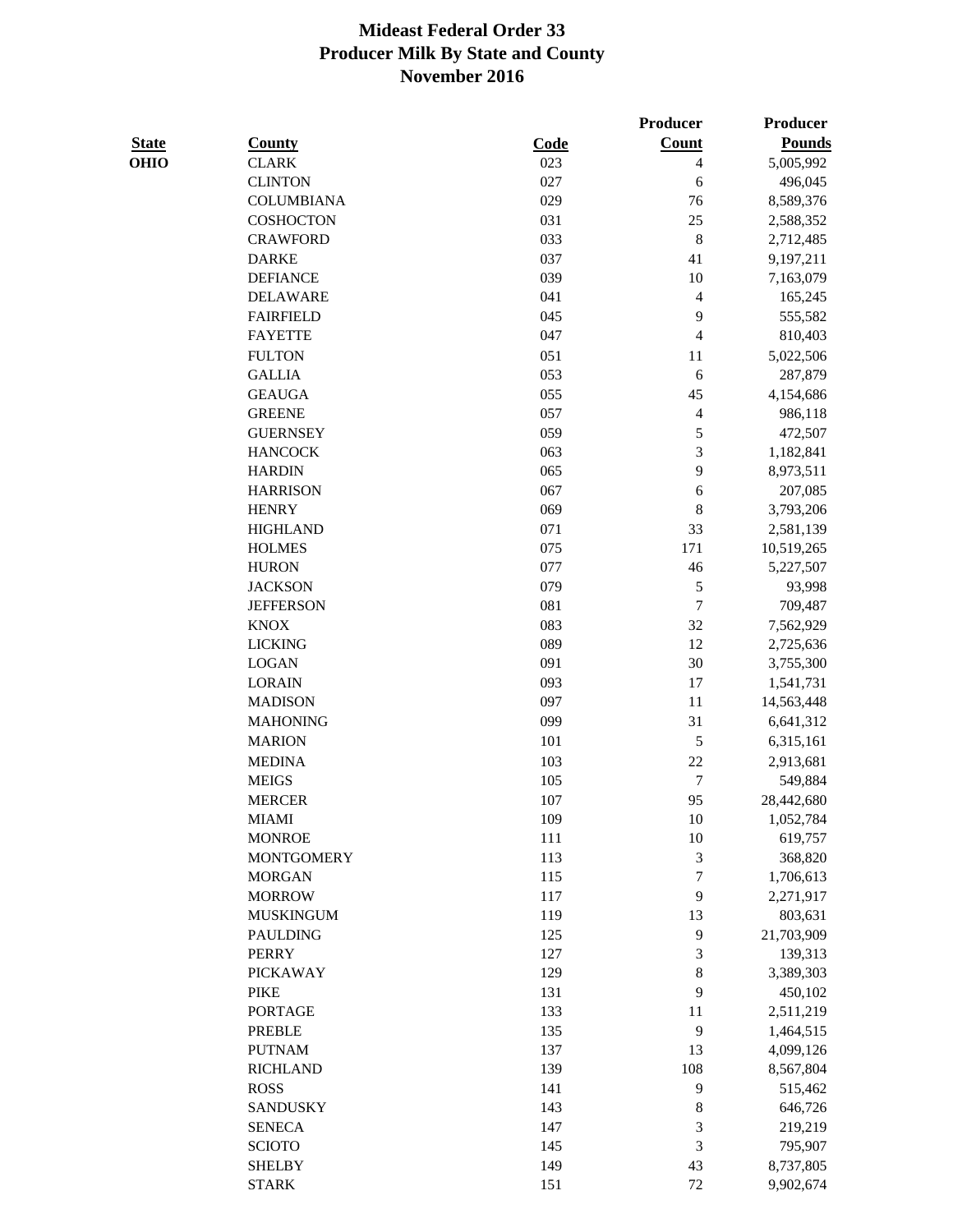|                      |                                                            | County     | <b>Producer</b> | <b>Producer</b>         |
|----------------------|------------------------------------------------------------|------------|-----------------|-------------------------|
| <b>State</b>         | <b>County</b>                                              | Code       | Count           | <b>Pounds</b>           |
| <b>OHIO</b>          | <b>TRUMBULL</b>                                            | 155        | 26              | 4,214,351               |
|                      | TUSCARAWAS                                                 | 157        | 141             | 14,354,067              |
|                      | <b>UNION</b>                                               | 159        | 8               | 732,563                 |
|                      | <b>VAN WERT</b>                                            | 161        | 7               | 7,027,213               |
|                      | <b>WASHINGTON</b>                                          | 167        | 20              | 2,776,001               |
|                      | <b>WAYNE</b>                                               | 169        | 227             | 42,087,647              |
|                      | <b>WILLIAMS</b>                                            | 171        | 3               | 7,236,939               |
|                      | <b>WOOD</b>                                                | 173        | 6               | 4,028,744               |
|                      | <b>WYANDOT</b>                                             | 175        | 6               | 673,801                 |
|                      | RESTRICTED COUNTIES TOTAL                                  | 999        | 13              | 988,945                 |
|                      | <b>TOTAL FOR OHIO</b>                                      |            | 1,833           | 341,021,152             |
|                      |                                                            | County     | Producer        | <b>Producer</b>         |
| <b>State</b>         | <b>County</b>                                              | Code       | <b>Count</b>    | <b>Pounds</b>           |
| <b>PENNSYLVANIA</b>  | <b>ARMSTRONG</b>                                           | 005        | 24              | 3,056,428               |
|                      | <b>BEAVER</b>                                              | 007        | 24              | 1,647,722               |
|                      | <b>BRADFORD</b>                                            | 015        | 21              | 2,903,669               |
|                      | <b>BUTLER</b>                                              | 019        | 28              | 3,450,578               |
|                      | <b>CAMBRIA</b>                                             | 021        | 7               |                         |
|                      |                                                            | 027        | 12              | 817,957                 |
|                      | <b>CENTRE</b>                                              | 031        | 25              | 1,106,676               |
|                      | <b>CLARION</b>                                             | 033        | $\,8\,$         | 2,819,512               |
|                      | <b>CLEARFIELD</b>                                          | 035        | 17              | 752,444                 |
|                      | <b>CLINTON</b>                                             | 039        | 121             | 456,893                 |
|                      | <b>CRAWFORD</b><br>${\rm ELK}$                             | 047        | $\,8\,$         | 18,573,341              |
|                      |                                                            | 049        | 60              | 551,448                 |
|                      | <b>ERIE</b>                                                | 051        | 22              | 4,789,137               |
|                      | <b>FAYETTE</b>                                             |            | 3               | 2,385,724               |
|                      | <b>FOREST</b>                                              | 053<br>059 | 5               | 208,335                 |
|                      | <b>HUNTINGDON</b>                                          |            |                 | 6,555,050               |
|                      | <b>INDIANA</b>                                             | 063        | 51              | 7,251,047               |
|                      | <b>JEFFERSON</b>                                           | 065        | 24              | 2,068,894               |
|                      | <b>LAWRENCE</b>                                            | 073        | 32              | 5,911,848               |
|                      | <b>MERCER</b>                                              | 085        | 67              | 7,626,897               |
|                      | <b>SNYDER</b>                                              | 109        | 12              | 124,482                 |
|                      | <b>SOMERSET</b>                                            | 111        | 68              | 5,238,036               |
|                      | <b>SULLIVAN</b>                                            | 113        | 7               | 220,397                 |
|                      | <b>VENANGO</b>                                             | 121        | 6               | 826,489                 |
|                      | <b>WARREN</b>                                              | 123        | 32              | 1,788,018               |
|                      | <b>WASHINGTON</b>                                          | 125        | 23              | 2,470,260               |
|                      | WESTMORELAND                                               | 129        | 38              | 5,334,256               |
|                      | RESTRICTED COUNTIES TOTAL<br><b>TOTAL FOR PENNSYLVANIA</b> | 999        | 12<br>757       | 1,117,634<br>90,053,172 |
|                      |                                                            |            |                 |                         |
|                      |                                                            | County     | Producer        | <b>Producer</b>         |
| <b>State</b>         | <b>County</b>                                              | Code       | Count           | <b>Pounds</b>           |
| <b>WEST VIRGINIA</b> | <b>BROOKE</b>                                              | 009        | 3               | 132,253                 |
|                      | <b>JACKSON</b>                                             | 035        | 4               | 337,488                 |
|                      | <b>MASON</b>                                               | 053        | 11              | 671,248                 |
|                      | OHIO                                                       | 069        | 5               | 181,910                 |
|                      | <b>PRESTON</b>                                             | 077        | 5               | 644,708                 |
|                      | RESTRICTED COUNTIES TOTAL                                  | 999        | 12              | 548,992                 |
|                      | TOTAL FOR WEST VIRGINIA                                    |            | 40              | 2,516,599               |
|                      |                                                            |            |                 |                         |